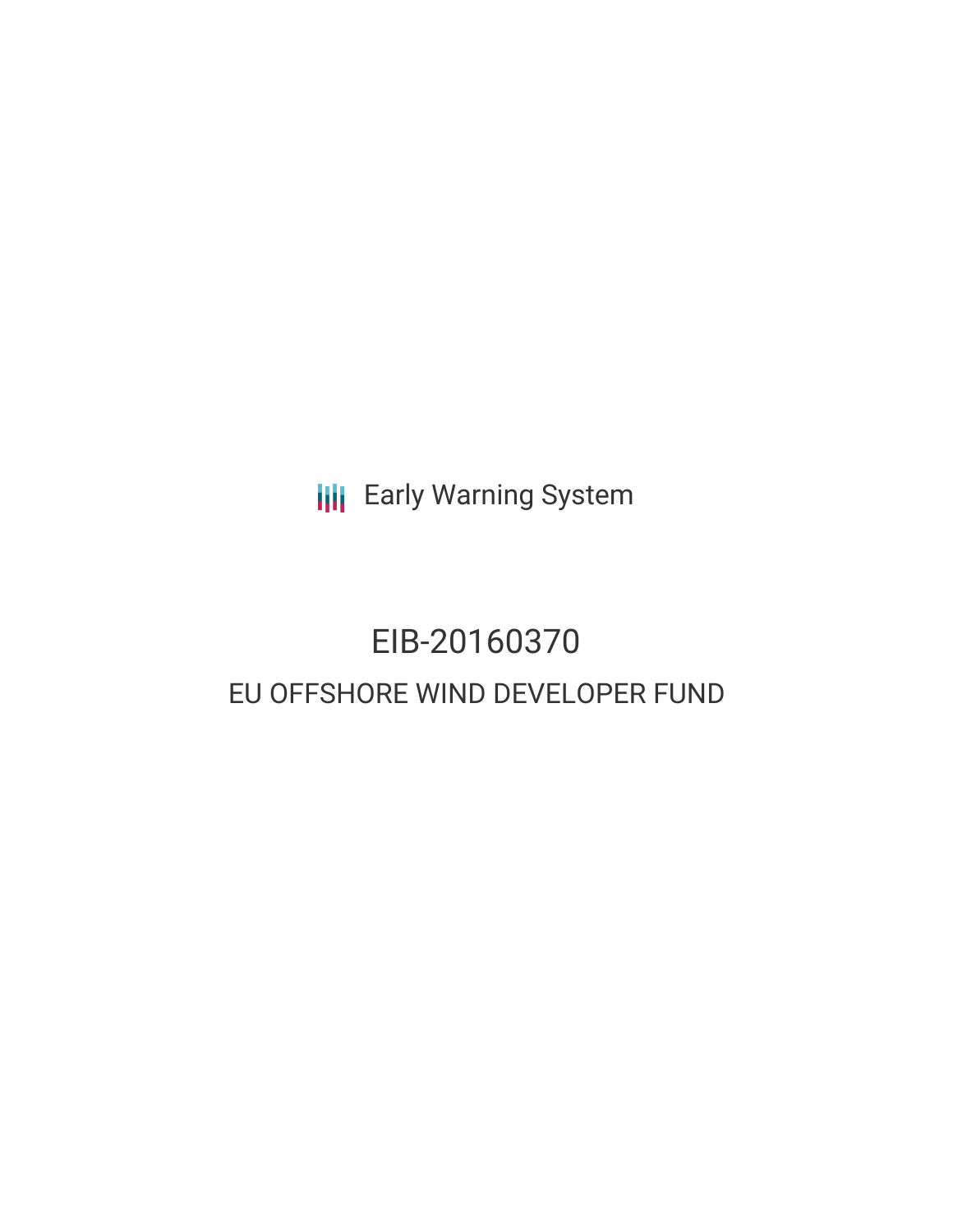### **Quick Facts**

| <b>Financial Institutions</b>  | European Investment Bank (EIB) |
|--------------------------------|--------------------------------|
| <b>Status</b>                  | Proposed                       |
| <b>Bank Risk Rating</b>        | U                              |
| <b>Sectors</b>                 | Energy                         |
| <b>Investment Type(s)</b>      | Equity                         |
| <b>Investment Amount (USD)</b> | $$54.98$ million               |
| <b>Loan Amount (USD)</b>       | \$54.98 million                |
| <b>Project Cost (USD)</b>      | \$274.89 million               |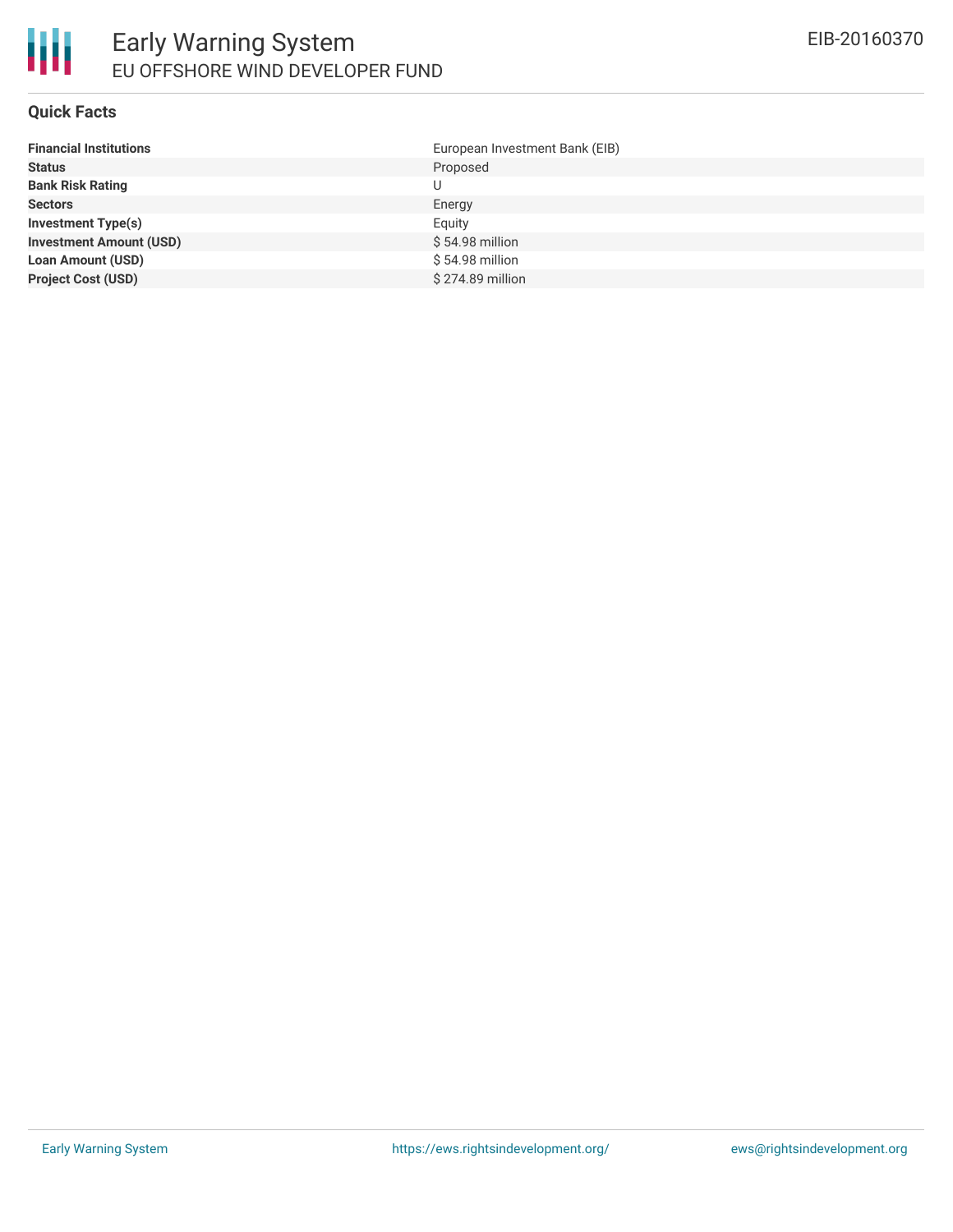

## **Project Description**

According to EIB website, the project is an equity-type investment in an investment vehicle developing offshore wind projects in Europe. The operation is concerned on a fund targeting equity-type investments in greenfield offshore wind projects mainly in Europe.

The Bank will require that this project is in compliance with the Bank's environmental and social requirements.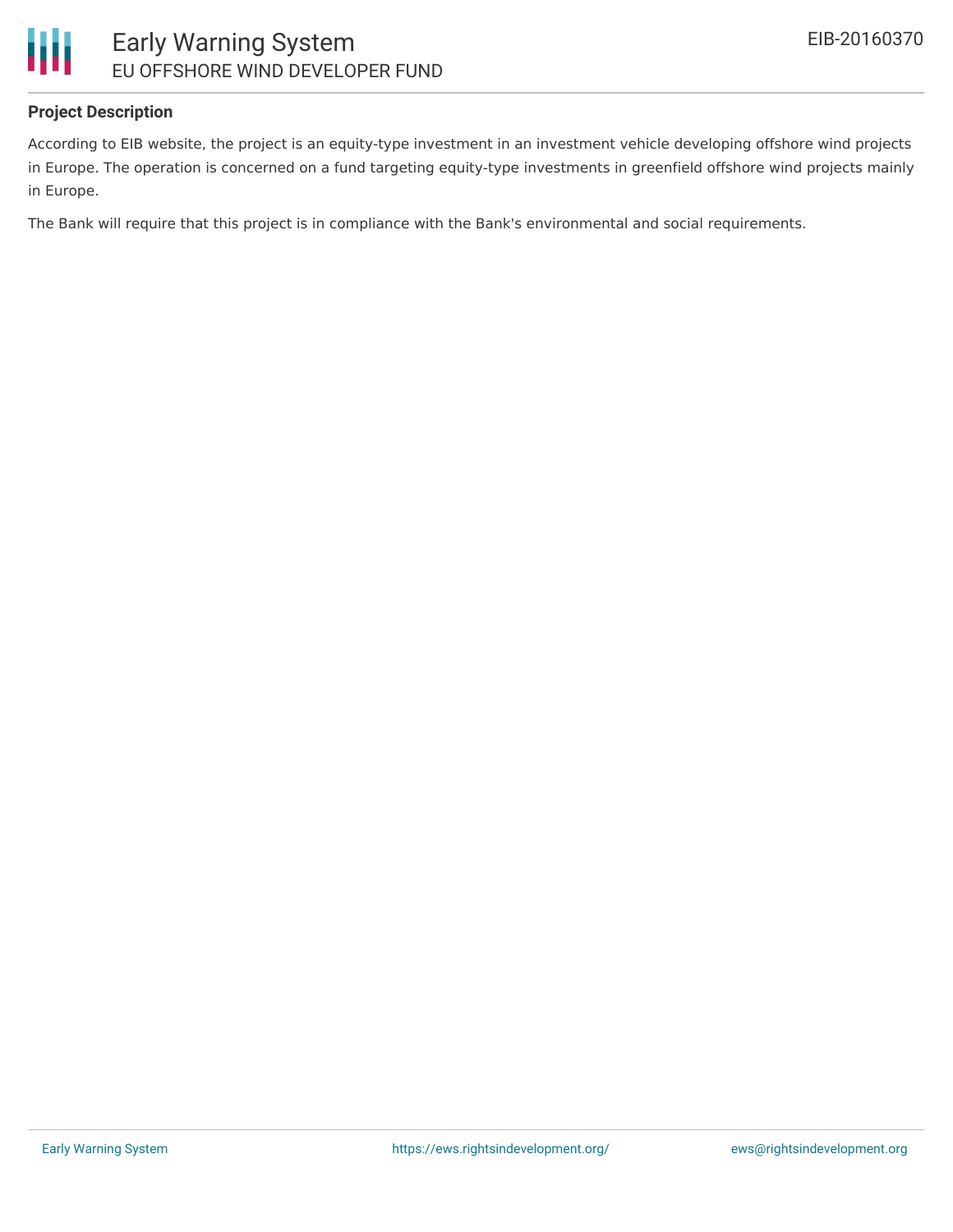## 冊 Early Warning System EU OFFSHORE WIND DEVELOPER FUND

## **Investment Description**

European Investment Bank (EIB)